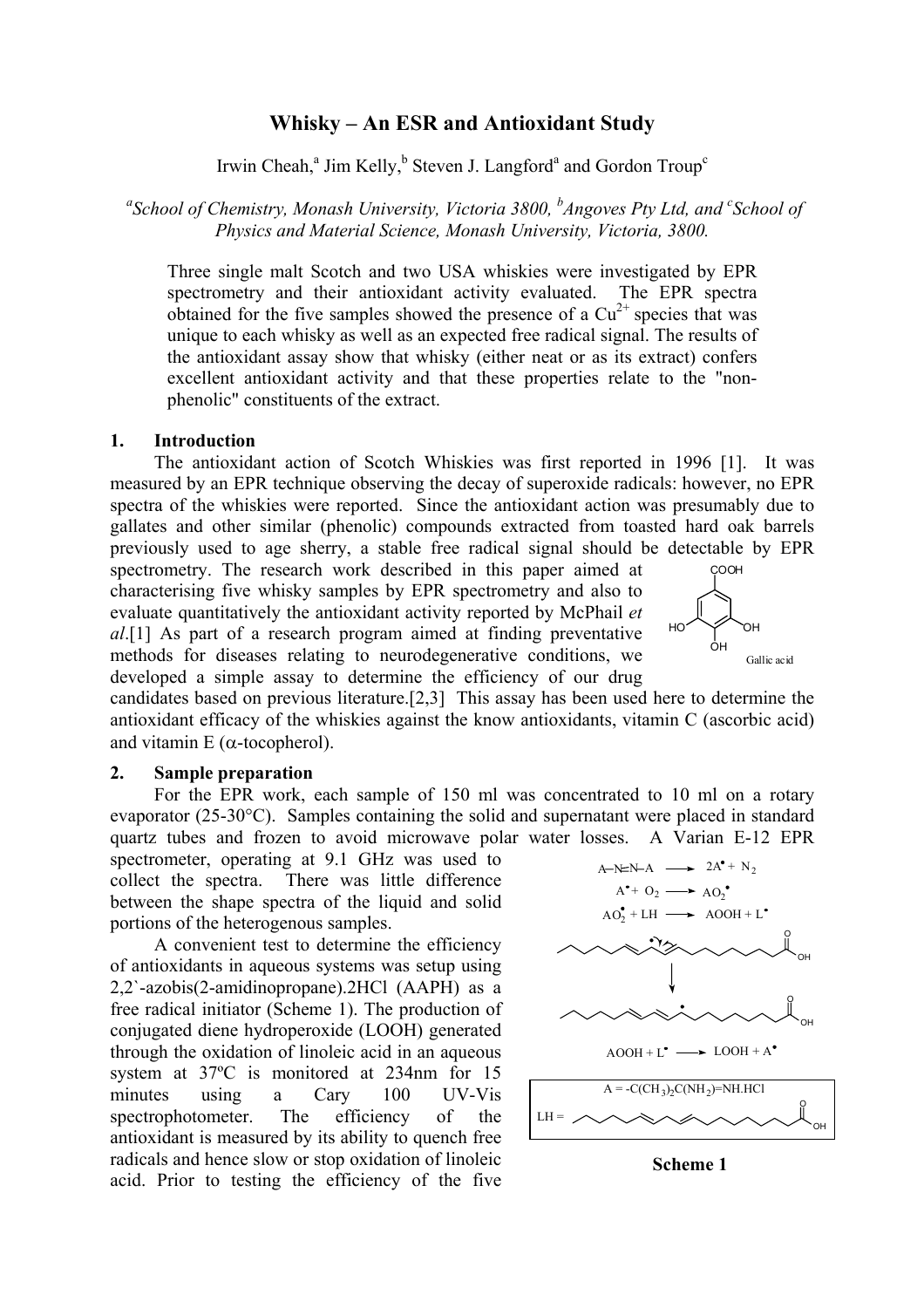whisky samples (supplied by *Angoves Pty Ltd*) at a volume of 10  $\mu$ L, a number of well known antioxidants including vitamin E and ascorbic acid were tested (0.01 M solutions), giving similar results to those presented in literature.[2,3]

The efficiency is determined according to a standard, that is the generation of free radicals in the absence of an antioxidant. Efficiency is then calculated using the following equation:

Efficiency (
$$
\%
$$
) = 1 - [K<sub>2</sub>/K<sub>1</sub>] x 100

Where:

 $K_1$  = rate of oxidation of standard (no antioxidant) = [difference in absorbance]/ [time (sec)]  $K<sub>2</sub>$  = rate of oxidation with antioxidant = [difference in absorbance]/ [time (sec)]

#### **3. Results**

3.1 Antioxidant Activity

Lipid oxidation can usually be prevented by the addition free radical scavengers (FRS), more commonly known as antioxidants. Their role is to turn very reactive and harmful molecules such as hydroxy, nitroxy and superoxide radicals into innocuous molecules

that can be passed or converted by biological processes. One of the main pathways that lead to apoptosis in cells is oxidative stress. This event is a product of the action of these harmful radicals on the cell walls and membranes, leading to their breakdown. In terms of the antioxidant evaluation (Scheme 1), AAPH was utilised as a free radical initiator generating superoxide, and the efficiency was calculated based on the formation of a conjugated diene hydroperoxide generated through the oxidation of linoleic



acid in the presence and absence of a free radical scavenger. The conjugated diene hydroperoxide mimics the products of cellular oxidative stress imposed on the cell wall. The antioxidant can act at any stage of the reaction to stop or slow down the formation of the conjugated diene by reacting with the appropriate radicals (Scheme 1).

The results of the assay are shown in Figure 1 and summarised in Table 1. Quite clearly, all five whiskies conferred excellent antioxidant action (77-95% efficiency) under the reaction conditions. Alcoholic solutions (40% v/v ethanol) were ineffective suggesting that the antioxidant action is a result of the extract. Interestingly, the removal of phenolic compounds by passage of the whisky through polyvinylpolypyrrolidone (PVPP) still conferred excellent activity. This contradicts the proposal of McPhail *et al.* [1] and suggests that other components are responsible for the action.

Table 1. A comparison of the efficiency of the 5 whiskies, vitamin C and vitamin E to stop the formation of the conjugated diene hydroperoxide.

| Sample                                         | Efficiency <sup><i>a</i></sup> |
|------------------------------------------------|--------------------------------|
| $\alpha$ -tocopherol (vitamin E)               | 93%                            |
| Ascorbic Acid (vitamin C)                      | 74%                            |
| Malt Whisky 1                                  | 95%                            |
| Malt Whisky<br>-1<br>(no                       | 83%                            |
| phenolics)                                     |                                |
| Malt Whiskey 2                                 | 79%                            |
| Malt Whisky 3                                  | 77%                            |
| <b>USA Whisky 1</b>                            | 89%                            |
| <b>USA Whisky 2</b>                            | 89%                            |
| $a_{\mathbf{r}}$<br>$\sim$ $\sim$ 0.0 $\prime$ |                                |

Fig. 1. Schematic representation of thespectrophotometric results at 234 nm obtained upon the addition of antioxidant  $(10 \mu L)$  to linoleic acid in the presence of AAPH.



Error  $\pm$  3%.